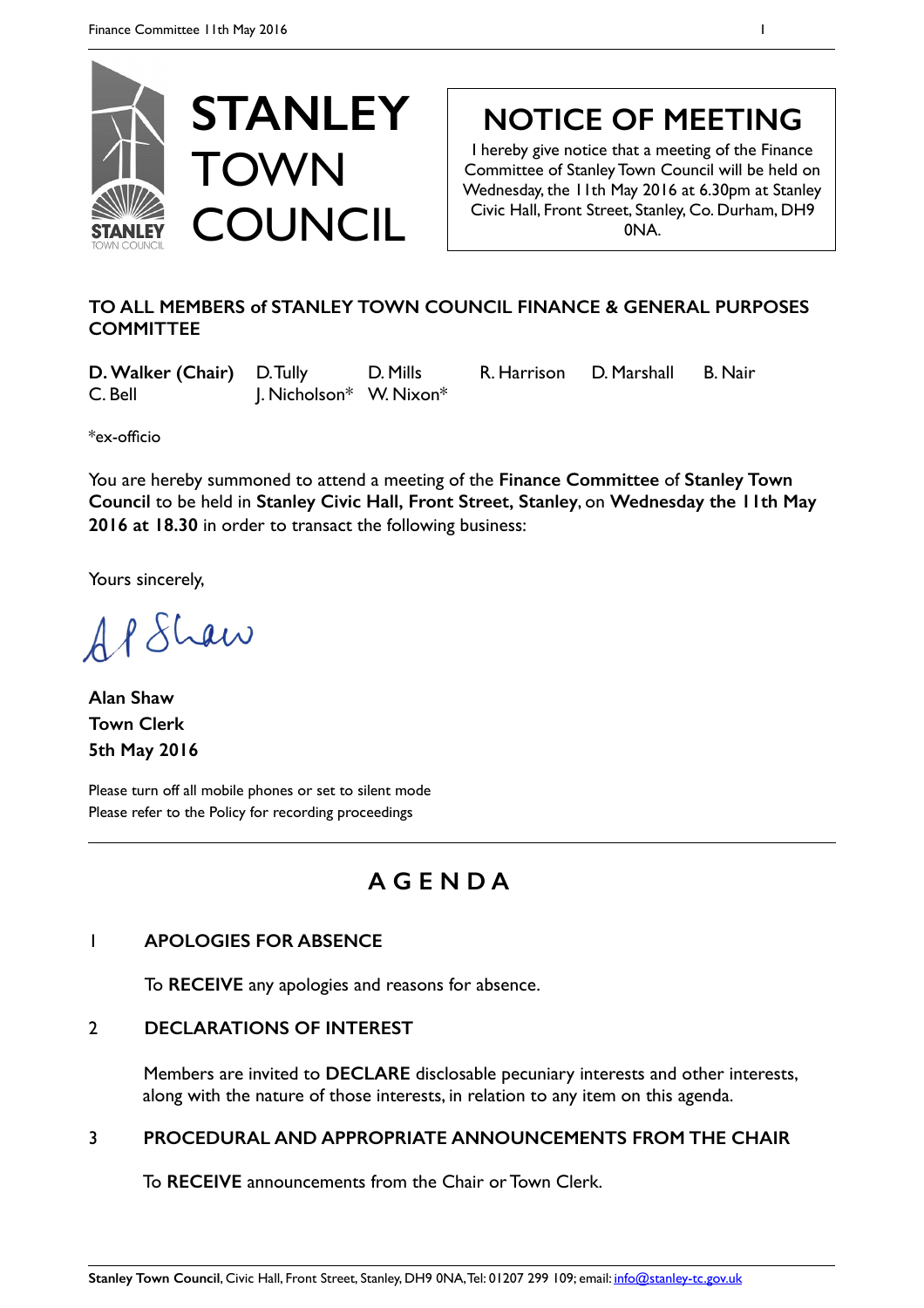#### 4 **PUBLIC PARTICIPATION**

An adjournment will be allowed at the direction of the Chairman to allow for public comment and response in relation to items on this agenda or to consider written questions from the public submitted in advance of the meeting (*Individuals will be permitted a maximum of three minutes each. Total time for this session is limited to fifteen minutes).*

#### 5 **CONFIRMATION OF MINUTES (ATTACHMENT A)**

To **APPROVE** as a correct record and sign the minutes of the Finance & General Purposes Committee meeting held on 13th April 2016.

#### 6 **ACCOUNTS FOR PAYMENT & BANK RECONCILIATION**

 **Statutory Basis:** Accounts & Audit (England) Regulations 2011

Report **(ATTACHMENT B)** Schedule of Payments **(ATTACHMENT C)** Schedule of Receipts **(ATTACHMENT D)** Current Account **(ATTACHMENT E)** Saver Account **(ATTACHMENT F)** Unpresented Cheques **(ATTACHMENT G)** Trial Balance Extract **(ATTACHMENT H)**

Committee is requested to **CONSIDER** the attached information, **APPROVE** the payment of accounts for March 2016 and **NOTE** the Bank Reconciliation.

#### 6 **FINAL ACCOUNTS 2015/16**

Committee is requested to **CONSIDER** and **APPROVE** the attached report and statement of Final Accounts for 2015/16 and **DECIDE** if any further action is required.

#### 9 **REVIEW OF 2016/17 BUDGETS (ATTACHMENT K)**

Committee is requested to review the revenue budget set by Council in January in light of:

- (i) Changes in projected spending since the budget was set;
- (ii) New priorities that have come to light in the residents' survey

#### and make **RECOMMENDATIONS** to full Council.

Areas for consideration are detailed in the table below:

NB: These are items the Town Clerk is aware of. The Comms & Events Committee have adjusted a number of the 'Events' budgets by allocating overall resources between headings since the budget was approved. Committee may wish to consider any other budget areas not highlighted by this agenda.

#### Report **(ATTACHMENT I)** Final Accounts **(ATTACHMENT I)**